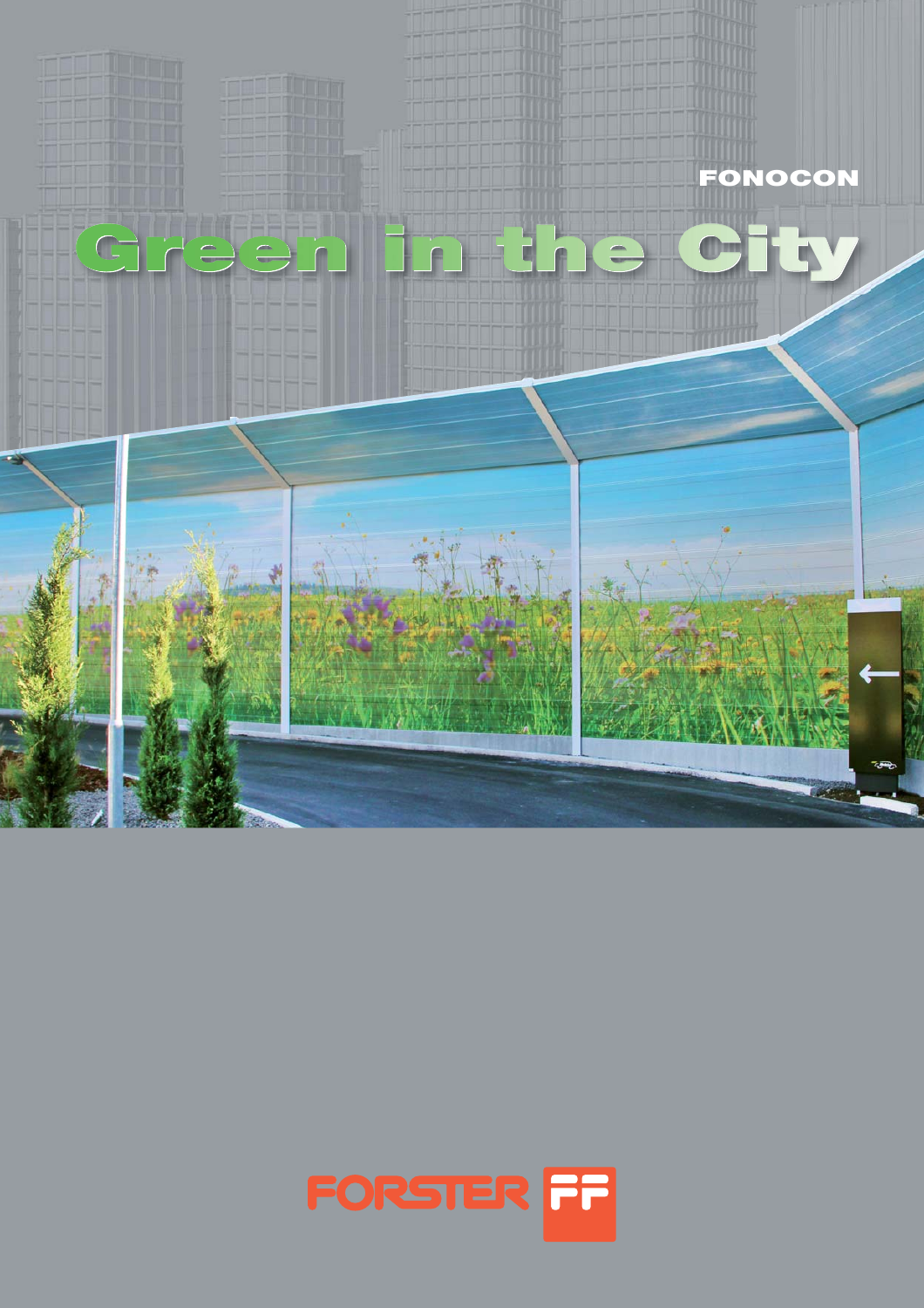# Design with imprinted noise barriers

### Premium quality and attractive appearance



## Imprinted noise barriers

Using digital printing, we apply images, graphic designs and symbols directly onto the noise control elements. Whether integrated in the landscape, projecting an advertising message or created as a work of art – noise barriers are elements that shape their environment.

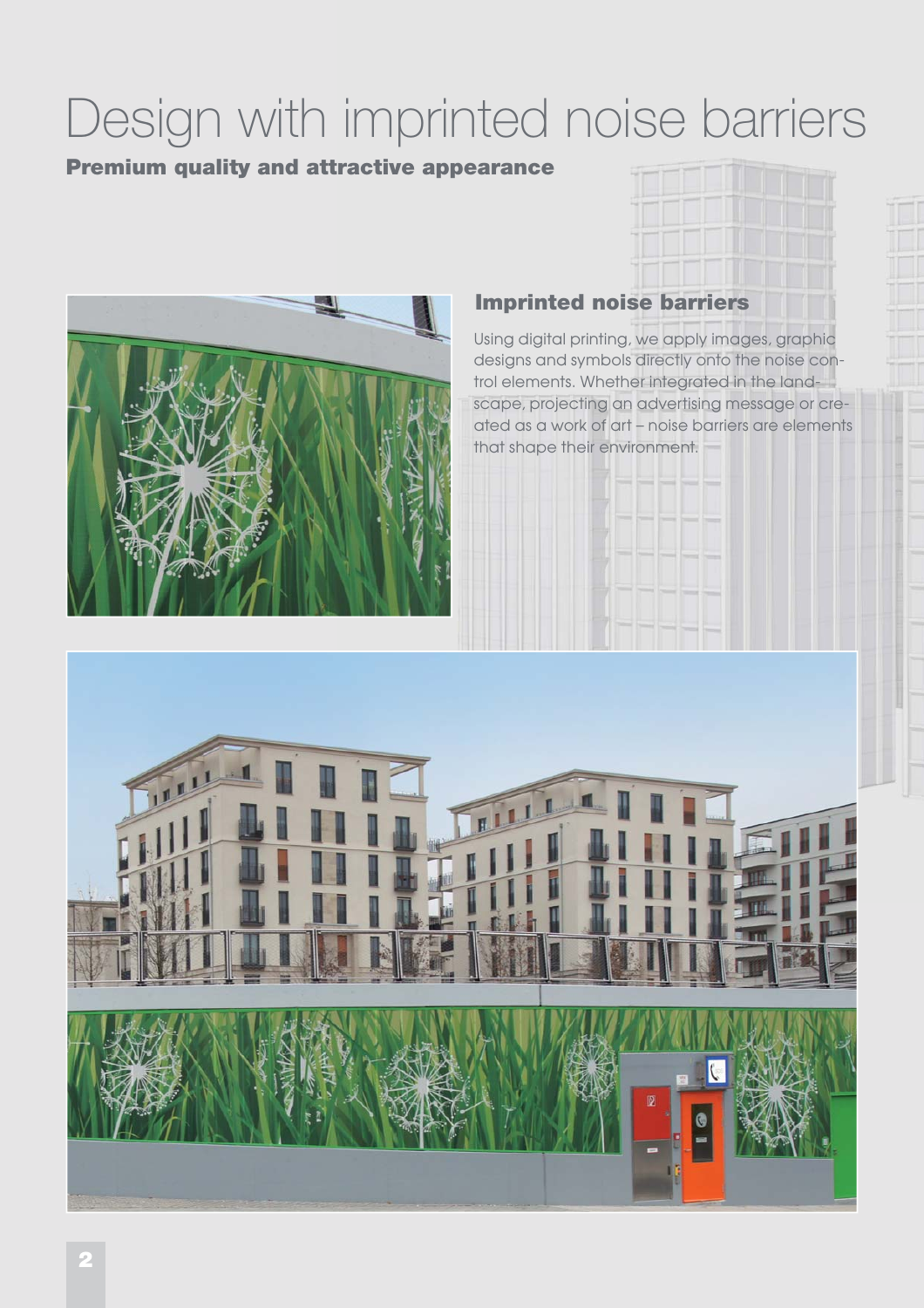

## Your key benefits:

- **Maintenance-free**
- **No watering needed**
- **Simple to install brief construction time**
- **Minor space requirements**
- **Low weight**
- **Individual designs**
- **Long life span**